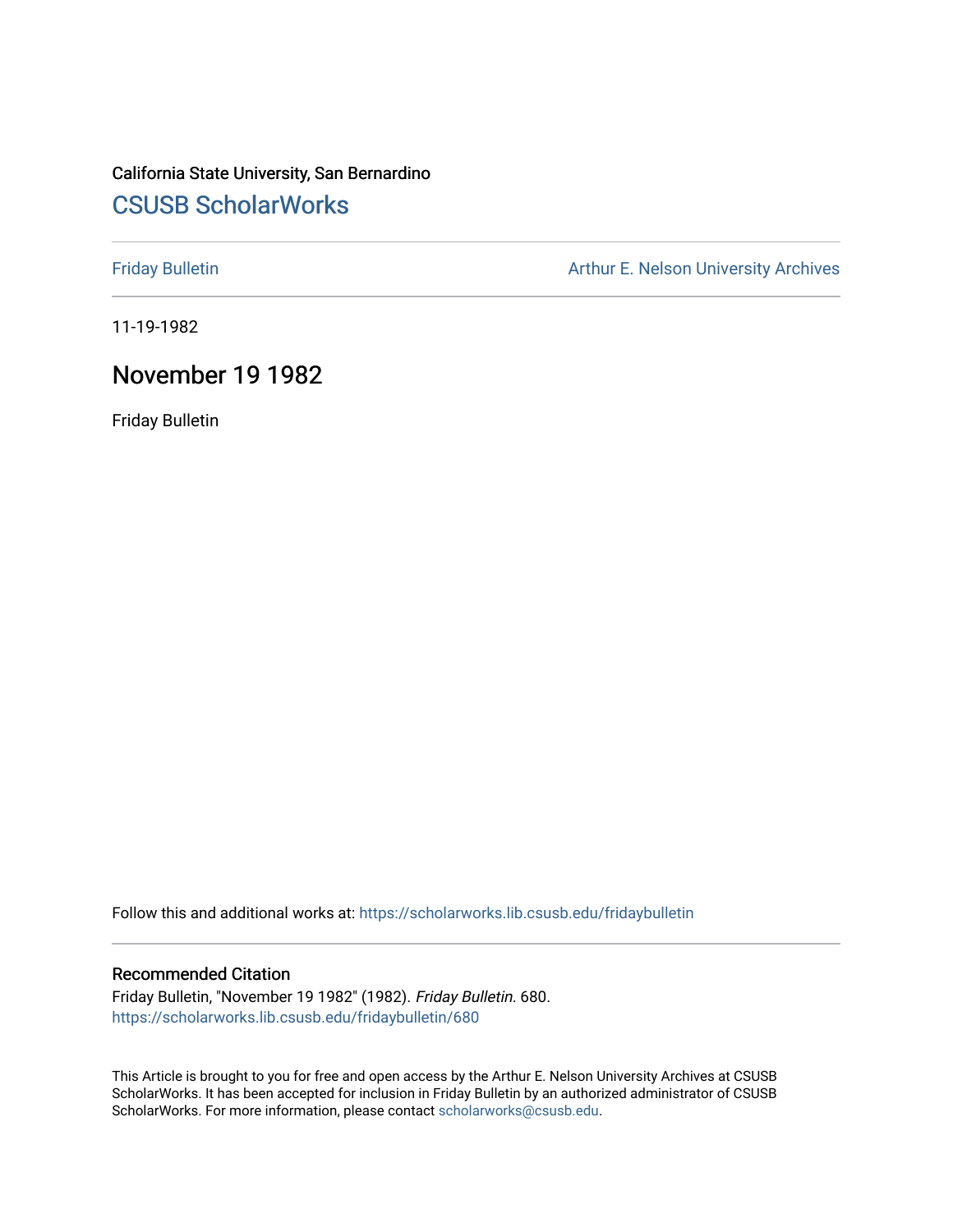



November 19, 1982

CAMPUS-WIDE RECEPTION To HONOR NEW PRESIDENT

The entire campus community--students, staff and faculty--is invited to a reception honoring President and Mrs. Anthony H. Evans Thursday, Dec. 2.

The event, an opportunity for all to meet the college's second president and his wife, will be held in the Lower Commons from 2:30 to 5 p.m. It will be hosted by the Associated Students and the Gal State Associates, with the assistance of staff.

Theme for the festive occasion will be "A Season's Greetings." Musical interlude will be provided by students from the Music Department.

Dr. Evans, who began his duties on campus Nov. 1, has had a full schedule of meetings with campus and off-campus groups and at the CSU headquarters In Long Beach, One of his first functions was to welcome the new CSU chancellor, Dr. W. Ann Reynolds, and student body presidents from the other 18 CSU campuses here for the regular meeting of the California State Students Assn. last weekend.

# BUILDING CLOSURE, COMPUTER SHUT DOWN To complete repairs on electrical OVER THANKSGIVING HOLIDAY ANNOUNCED switchgear and a high temperature

hot water line in the utility tunnel, the campus will be closed Friday and

Saturday, Nov. 26 and 27, the two days following Thanksgiving. The residence halls will remain open. The Commons will serve meals to dorm students Saturday and Sunday, but the housing contract specifies meals will not be provided Thanksgiving and the day after.

The campus should return to its normal schedule by Sunday, Nov. 28, except for the Computer Center, which has special hours. Because of the procedures involved in shutting down the computers, the process will begin Wednesday, Nov. *2k.* Computer systems will not be available according to the following schedule:

CYBER 720 (72) PDF 11/45 (45) Microcomputer Lab (APPLEs) 3 p.m., Wednesday, Nov, 24, to noon, Monday, Nov. 29 3 p.m., Wednesday, Nov. 24, to noon, Monday, Nov. 29 5 p.m., Wednesday, Nov. 24, to 8 a.m., Monday, Nov. 29

The Library will be open for normal hours Sunday, Nov. 28, which is the last weekend before the end of classes. Sunday hours are 12 noon to 8 p.m. Physical education complex hours for the weekend are listed separately on Page 4.

PAYDAYS ANNOUNCED

November paychecks will be available for distribution at 3 p.m., Wednesday, Dec. 1. The December checks will be given out at 4 p.m., Thursday, Dec. 30 because of the holiday to be taken on Friday, Dec. 31.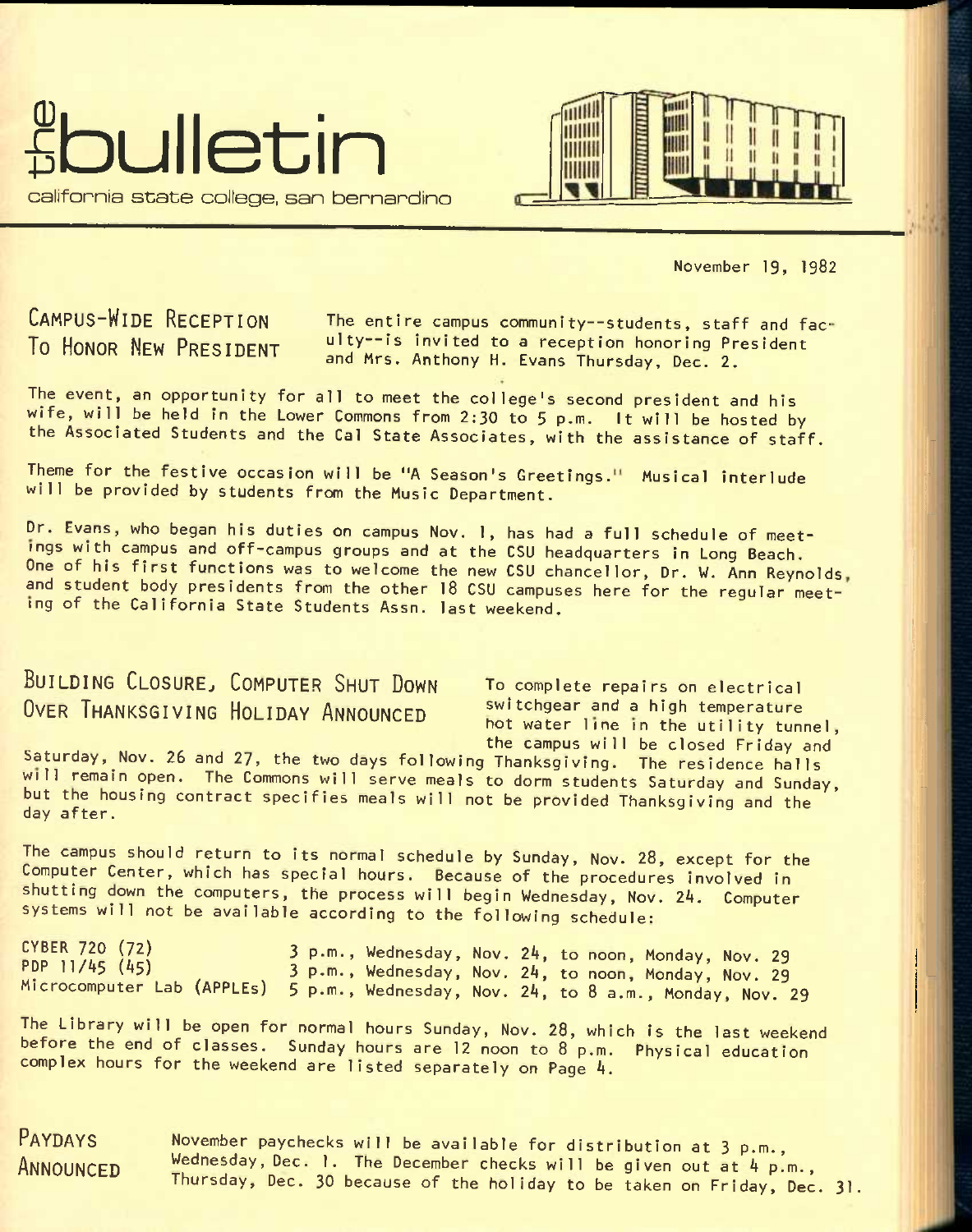PACKETS AVAILABLE Registration packets for winter quarter may be picked up FOR WINTER WURKER from 8:30 a.m. to 5 p.m., today, and from 8:30 a.m. to 6 p.m., Monday through Wednesday, in the Admissions and Records Lobby, SS 100. Students who do not get their packets

during this time may do so in the gym during registration, Jan. 3 and 4. Student I.D.'s must be presented to obtain packets. New and replacement I.D.'s can be obtained in PL 87 during the same time packets are available.

Advising for winter quarter will continue today and Monday through Wednesday. Students may schedule appointments with their advisors by contacting the department advisement offices, listed on Pages 6 and 7 of the Class Schedule. Winter quarter schedules are available for 75 cents plus tax from the Bookstore.

The last day of regular classes this fall is Friday, Dec. 3, with finals scheduled Dec. **6** through **9.** Saturday classes will meet for the last time Saturday, Dec. 4, with finals given Saturday, Dec. 11.

DEC. 1 RECEPTION OPENS SENIOR SHOW The varied work of seven senior art majors will be exhibited in the Art Gallery beginning Dec. 1. The show will open with a public reception at 7 p.m., Wednesday, Dec. 1 in the Gallery.

Exhibiting will be Sandra Fuller, fibers and textiles; Tony Grano, ceramics; Kathy Grossman, painting and sculpture; Jeanne Lane, wood; Bob McDonald, painting; Ken Reed, glass and ceramics; and Ruth E. White, flat glass and wood.

Gallery hours during the show, which closes Jan. 6, are 9 a.m. to noon and I to 3 p.m., Monday through Friday, except on holidays.

SCHOOL OF ADMINISTRATION HOSTS ARTICULATION COUNCIL MEETING

The School of Administration hosted the fall meeting of the Liaison Committee on Business Administration of the Articulation Council, Southern Section yesterday in the Pfau Library.

The committee includes representatives from 18 colleges in southern California. President Anthony Evans and Dean Hal Hoverland welcomed the representatives. Mike Rose (Relations with Schools) described the college's articulation program with local high schools and community colleges. The meeting was chaired by Dr. Terrell Manyak (Business Administration).

The California State College, San Bernardino BULLETIN Is published Fridays by the Public Affairs Office, AD 117, extension 7558. Items for publication should be received in writing by noon Tuesday.

Edna Steinman, Director of Public Affairs<br>Editor . . . Jill Scanlan Calendar Items . . . . Ruth Moran Editor . . . Jill Scanlan<br>Printed in the Duplicating Center Volume 18 No. 14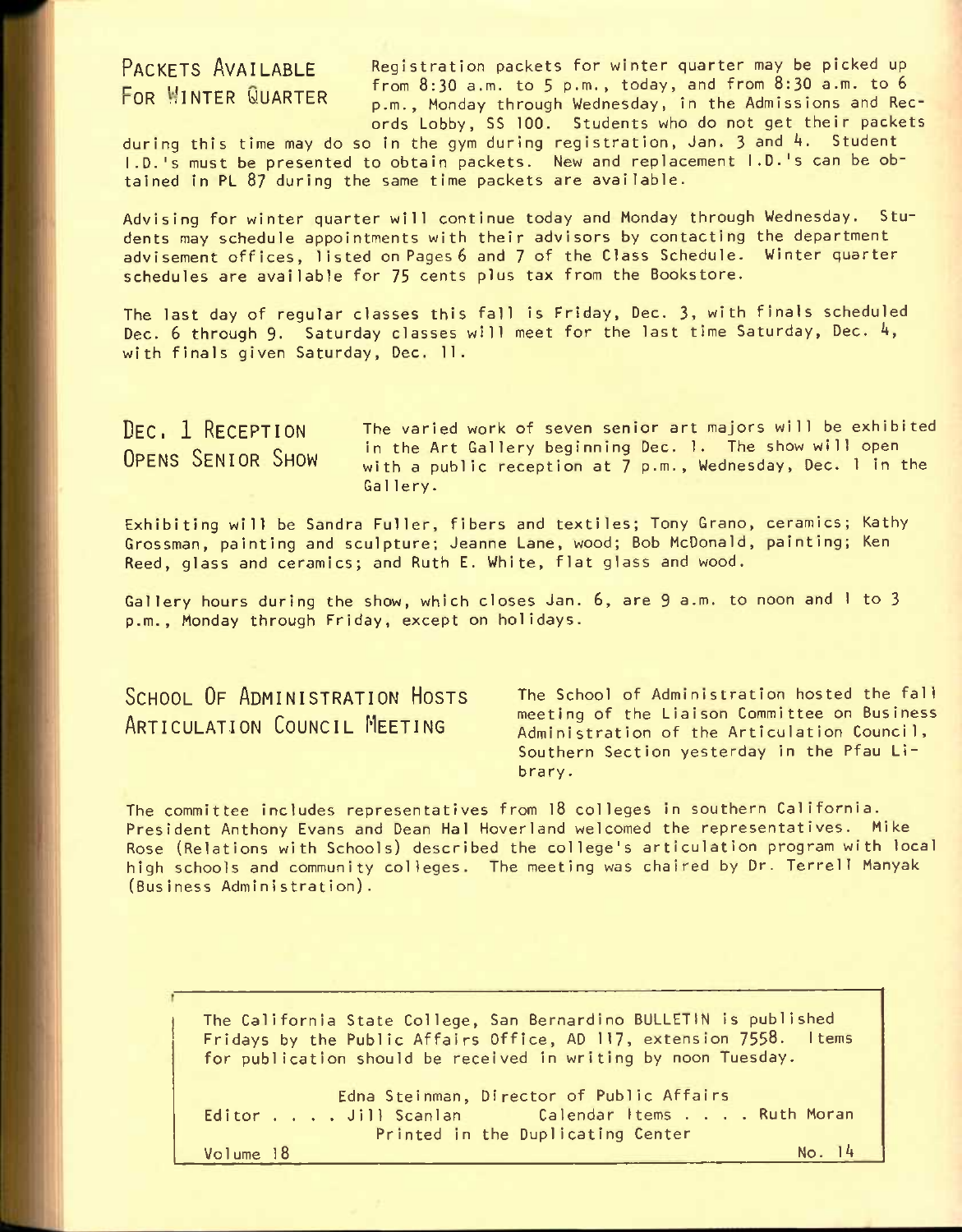# CAL STATE ASSOCIATES SPONSOR CHRISTMAS GREETING

The Cal State Associates again will enable members of the college community to extend holiday greetings to each other while helping to provide scholarships for students here.

The holiday greeting card prepared by the Associates lists all donors to the scholarship fund. It is sent to each contributor. Last year the Associates were able to award two scholarships with the holiday contributions. Donations may be sent to: Donald C. Woods (Counseling £ Testing), Jennifer McMullen (Administration) or Geneva C. Woods, 335 E. Ralston Ave., San Bernardino, 92404.

CONCERT CHOIR TO CO-PRESENT The Cal State Concert Choir and the College Sing-HANDEL'S 'MESSIAH' SUNDAY ers from Victor Valley College will present se-<br>lections from Handel's "Messiah" at 8:15 p.m., Sunday, in the Recital Hall. Directed by Dr.

Loren Filbeck (Music) and Dr. Thomas Miller of Victor Valley, the choirs will sing the Christmas portion of the oratorio, plus the Hallelujah Chorus and the final chorus, "Worthy is the Lamb."

The 50 singers will be accompanied by an l8-piece chamber orchestra, which will give special attention to the way the music sounded when originally performed in the mid-18th century. Soloists will be Dr. Miller, tenor, and Cal State students Paul Chatfield, bass-baritone; Christine Coppinger, mezzo-soprano; Pamela Brown, contralto; Emmanuel Humphries, bass; Laura Caliister, soprano; and Debra Bankhardt, soprano.

Tickets, to be sold at the door, are \$3 general and \$1.50 students.

FAMILY PERFORMANCE SERIES Teatro de los Puppets, a bilingual puppet BRINGS TEATRO DE LOS PUPPETS COMPANY, will present "Viva Olympia!" Friday, Dec. 3. Part of the Family Performance Series, the program will begin at 7:15 p.m. In the Recital Hall. Tickets, available at the door, are \$1 for children age 12 and under, \$2 for adu1ts.

During its shows, the company communicates to both Spanish- and English-speaking members of the audience. An interpreter for the deaf will translate its bilingual dialog into sign language. Teatro de los Puppets will combine colorful puppets ranging from 10 inches to 10 feet tall, ethnic music, masks, mime and audience participation to recreate the excitement, history and ideals of the Olympic Games.

Over the past seven years, the group has become a leading puppet company in southern California. Teatro has performed at the Dorothy Chandler Pavillion, Hollywood Bowl, Olvera Street, Disneyland Hotel and In schools, parks, shopping malls and festivals. The three members also brought the puppets to the John F. Kennedy Center in Washington, D.C. Second contract the contract of the contract of the contract of the monoton in monoton in

The MEChA Club will assist in the program by providing ushers and free refreshments. Series sponsors are the School of Humanities, the School of Education, Services to to Students with Disabilities Office, Children's Center, Distinguished Lecturers and Artists, Associated Students and President's Club.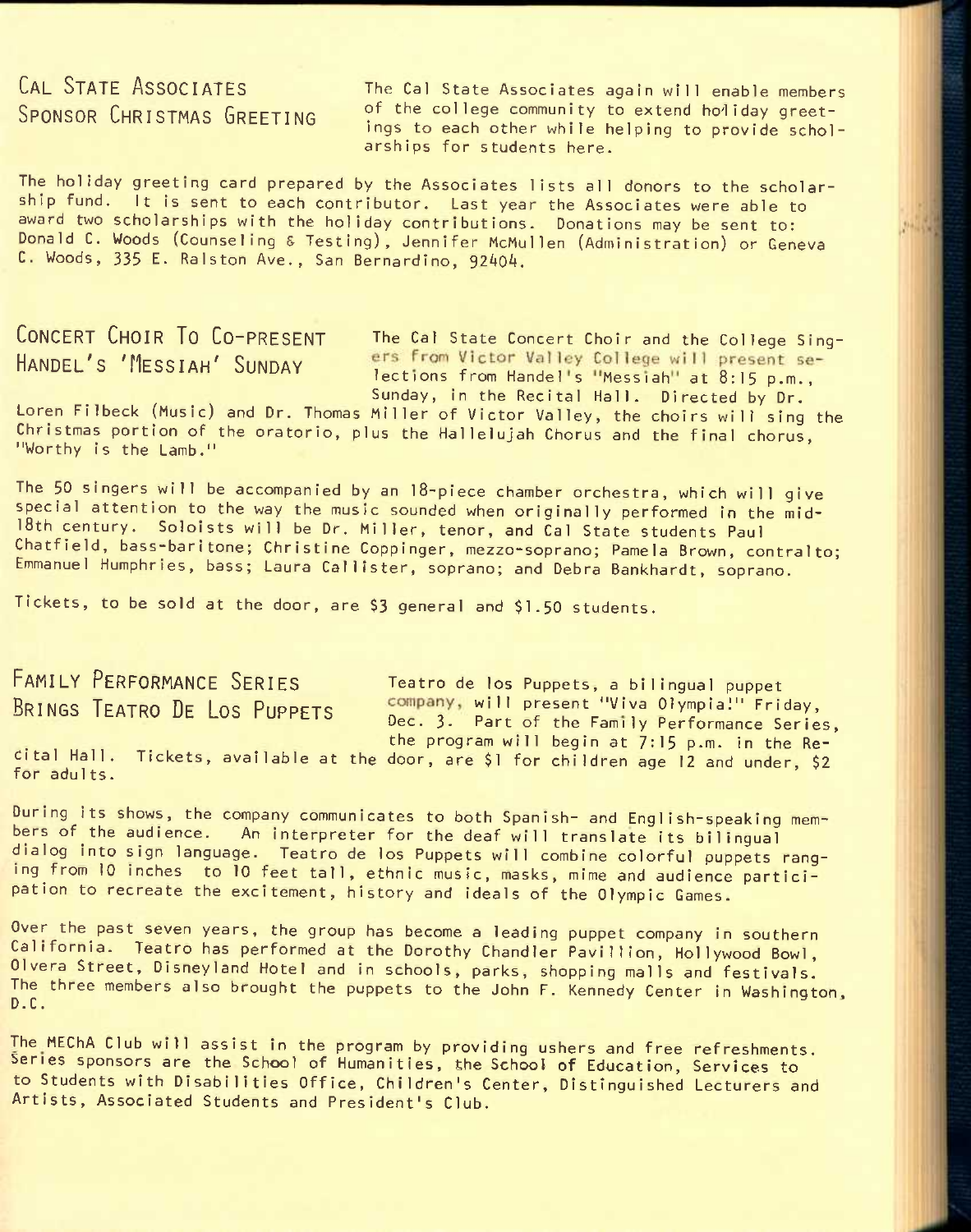## COLLECTORS GUILD To MEET TUESDAY

Items from the Colonial period of American history will be exhibited at the fall meeting of the Gal State Collectors Guild Tuesday evening at the home of Dr. and Mrs. William Coleman in San Bernardino.

Dr. Coleman will show George Washington's expense account, the 182A Stone Imprint on the Declaration of Independence and broadside printings of the Declaration. Collectors interested in joining the guild or attending the meeting should contact Dr. Irving Buchen (Humanities) for further information.

KEATING JOHNSON TO MUSIC originally written for other instruments but ed-PRESENT TUBA RECITAL ited for the tuba will be performed by Keating Johnson (Music) in a recital at 8:15 p.m., Tuesday in the Recital Hall.

He will play Fantasy Pieces for cello and piano, variations on the "Carnival of Venice" for cornet and Richard Strauss' Second Concerto for Horn. Included also will be selections for tuba by a West Coast composer, Peter Sacco. Johnson will be accompanied by Jo Lane Slade, piano.

The program is part of the Music at Cal State Series. Admission is \$3-50 general admission and \$1.75 students.

ART LECTURE Dr. Ann Bermingham, from the Department of Art History at UC, NOON,  $\texttt{Dec. 1}$  Riverside, will speak at noon, Dec. 1 in VA 110 on "Terra Cognita:<br>The Victorian Suburban Landscape." She received her Ph.D. this year from Harvard, with her dissertation on "The Ideology of Landscape: Gainsborough, Constable and the English Rustic Tradition."

THANKSGIVING HOURS FOR P.E. FACILITIES SET

The physical education and recreation facilities will have special hours during the Thanksgiving holiday.

**Building** 8 a.m.-8:15 p.m., Wednesday Closed Thursday-Sunday

Pool 12:30-4:30 p.m., Wednesday (closed if rains Closed Thursday-Sunday

Courts Closed Wednesday-Sunday

Regular hours, which will resume Monday, Nov. 29, are: Building 8 a.m.-8:15 p.m., Monday-Thursday 8 a.m.-6 p.m., Friday 1-5 p.m., Saturday and Sunday Pool 12:30-4:30 p.m., Monday-Thursday 11 a.m.-5 p.m., Frlday 1-4:45 p.m., Saturday and Sunday

Courts 4-8 p.m., Monday-Friday  $3-8$  p.m., Sunday Closed Saturday

Weight Room 1-8:15 p.m., Monday-Thursday 8:30 a.m.-6 p.m., Friday 1-5 p.m., Saturday and Sunday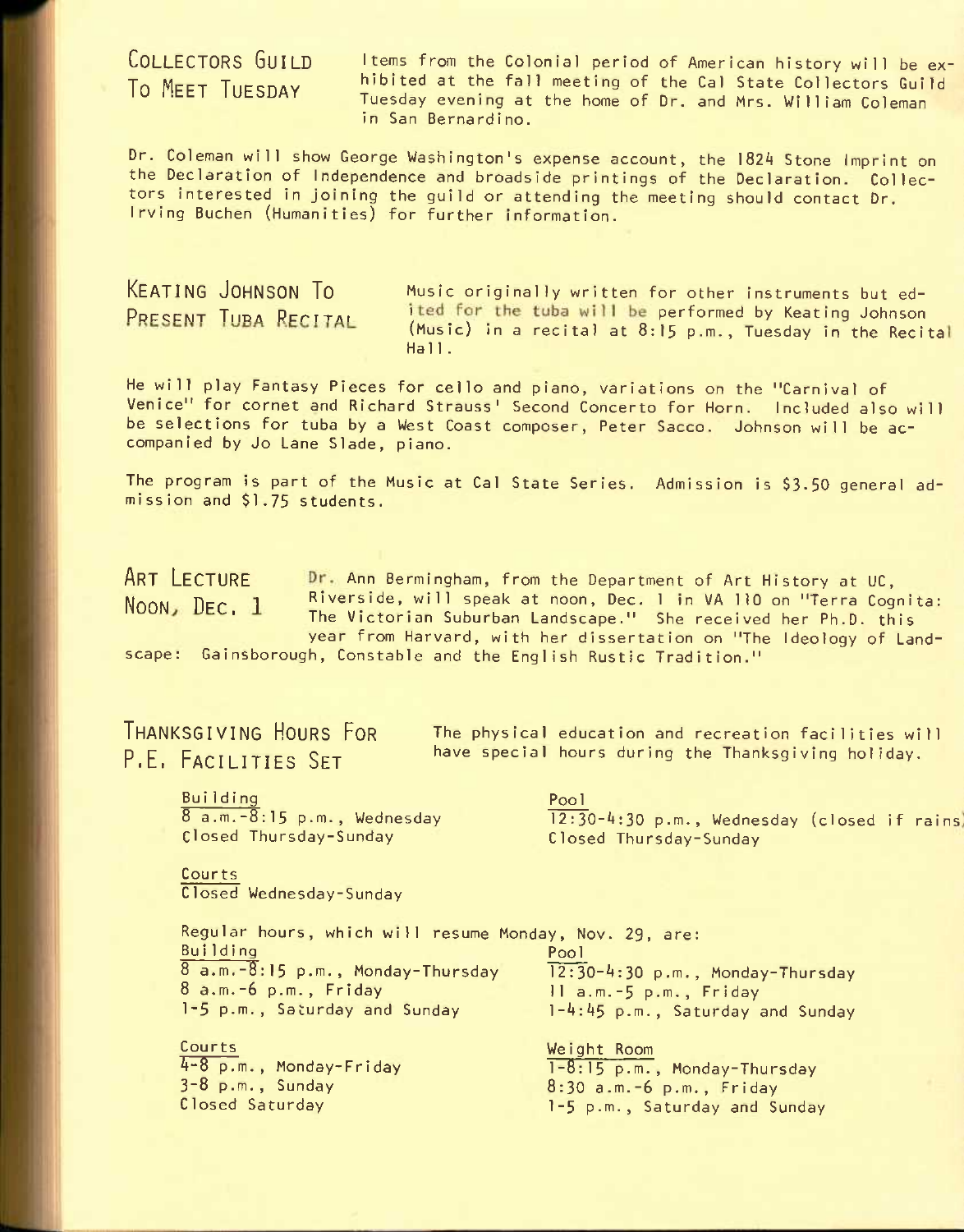# UPWARD BOUND GIVES SCHOLARSHIPS TO FOUR

Four scholarships plus other recognitions were awarded at the Upward Bound awards banquet last Saturday evening in the Commons. Approximately 175 honorees and guests attended.

Two of the four scholarship recipients are attending Gal State here. They are Detra Dorsey and Lucy Tovar. Twelve students received trophies for outstanding academic achievement during the 1982 summer resident session on campus. Awards were given to Or. Tom Rivera (formerly Educational Support Services) and Dr. John M. Pfau, president emeri tus.

Master of ceremonies was San Bernardino City Councilman John D. Hobbs. Sally Rivera, associate dean of Chicano studies at the Claremont Colleges, was guest speaker.

Directed at this campus by John Chesney, Upward Bound is a federally funded program designed to improve the academic and social skills of low-income high school students, and to motivate them to continue their education in post-secondary Institutions. The students participate in field trips to cultural, educational and ethnic events. During the summer component of the year-round program, they live in Serrano Village and attend classes specifically designed for them.

SPEAKING OUT Dr. Margaret Atwell (Education) spoke at the California Reading Assn. annual conference Nov. 4-6 in San Diego on "Textual Interrelationships Between Reading and Writing."

Dr. Stephen A. Bowles (Education) was a guest on a one-hour call-in program. Psychology Magazine, on KGUY radio in Palm Desert Nov. 7- The topic was "The New Morality."

Leo Doyle (Art) has given three lectures recently: at the Western Woodturning Conference Oct. 8-10 at the California College of Arts and Crafts in Oakland; to docent trainees at the Edward Dean Museum Oct. 26 on the topic "Cabinet Woods of l8th Century English Furniture"; and on the World of Wood Assn.'s lecture series Oct. 29 In Anaheim on the topic "Design and Woodworking."

Dr. Hal Hoverland (Administration) spoke to the Assn. of Government Accountants on "Creativity and Problem Solving" Nov. 10 at Norton Air Force Base.

Dr. Terrell G. Manyak (Administration) spoke on "The Inland Empire: Part of the World Learning Community" for the Ramona Council of Rotary Clubs Nov. 18 in Sun City.

Mike Rose (Relations with Schools) participated in a panel presentation on improving the credibility of the community college transfer program at the California Community College Counselors Assn. conference Oct. 22 in Costa Mesa.

NOTEWORTHY JO Ann Von Wald (Records) served on the scholarship interview committee Nov. 10 at Pacific High School.

ARTICLES Dr. Edward M. White (English) has an article titled "Some Issues in the Testing of Writing" in the first issue of Notes from the National Testing Network in Writing, published by the City University of New York.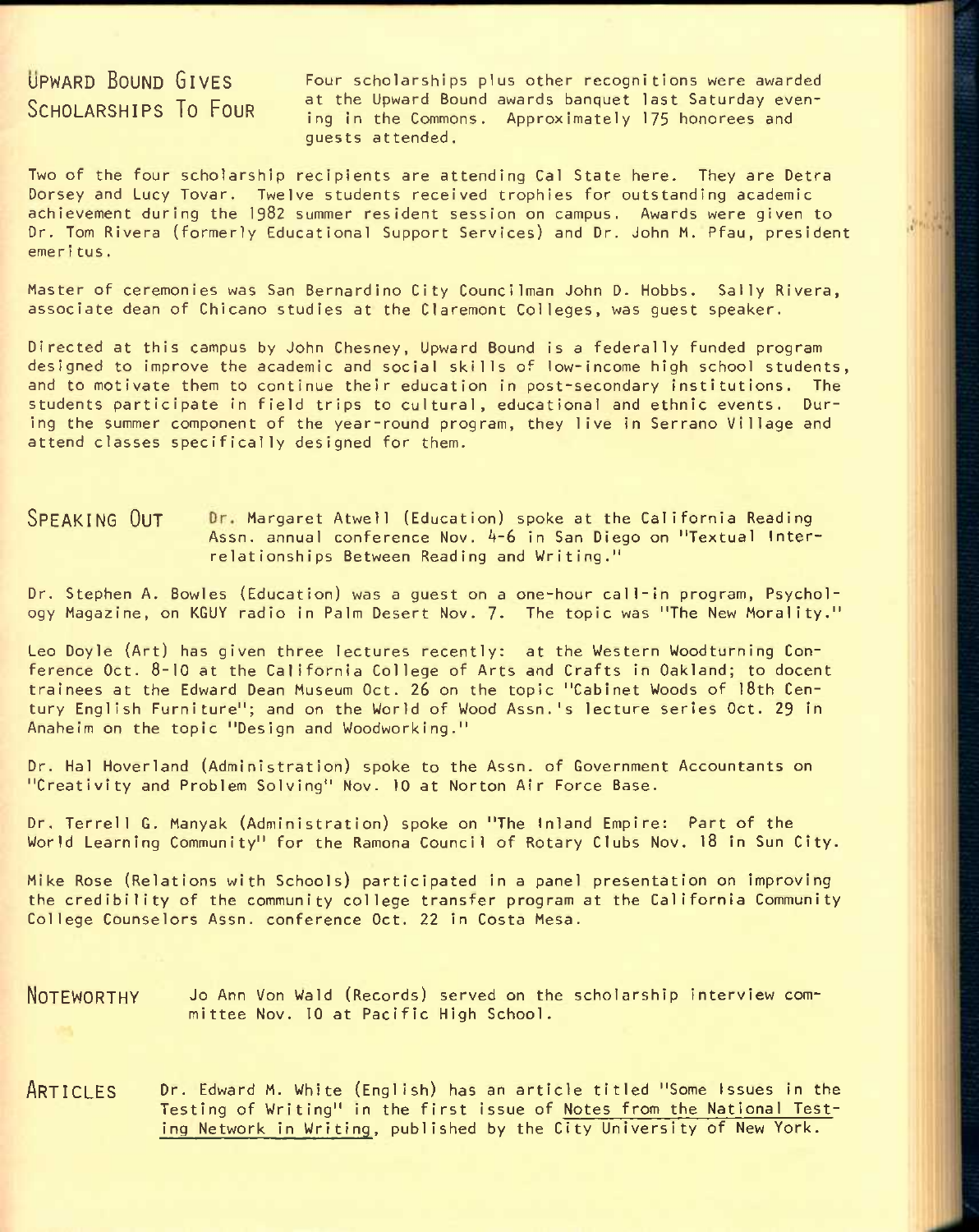WIND GROUPS TO GIVE The Wind Ensemble, directed by Keating Johnson, and the IP n 1 Ensemble, under the baton of Roger Rickson, will give their final fall quarter concert Wednesday, Dec. 1 at 8:15 p.m. in the Recital Hall. Admission is \$3 general and \$1.50 students.

The 47-member Wind Ensemble and smaller groups drawn from It will play old favorites and contemporary new selections. The Jazz Ensemble, which received a superior rating at the Pacific Coast Collegiate Jazz Festival, will also be heard in new selections and familiar tunes from Nestico and Stan Kenton.

The Collegiate Chorus program, originally set for next Wednesday evening, has been cancel led.

BERKELEY PROF Dr. Edwin M. Epstein, professor and chairman of the program in **EXECUTE:** U.S. Internal business and social policy at UC, Berkeley, will speak to busi-<br>To SPEAK HERE and solitical science classes Tuesday. Equity and stuness and political science classes Tuesday. Faculty and students are invited to sit in on the lectures at 10 a.m. and 6

p.m. in the Lower Commons and to attend the faculty seminar at 3 p.m. in PL 500. All sessions are programmed for  $1\frac{1}{2}$  hours.

STUDENT TO TAIK ON Student Kennith Whitson, who studied in Germany last year,  $\frac{1}{\sqrt{2}}$  will talk about his experiences there and give a slide<br>STIINY IN GERMANY presentation from  $12:30$  to 1:30 p.m., Tuesday, in PL 241. Whitson studied at the University of Heidelberg under the CSU International Programs. The German Club invites anyone interested to attend.

IRS CAREER OPPORTUNITIES Lynn Torrance of the internal Revenue Service will TOPIC OF DEC. 1 SPEAKER discuss career opportunities in the IRS from noon to I p.m., Wednesday, Dec. 1, in Meeting Room A of the Student Union. MEChA is sponsoring this session , which is free and open to anyone interested.

CHRISTMAS SONGFEST WEDNESDAY, DEC. 1 The German Club is hosting a Christmas Songfest from noon to 1 p.m., Wednesday, Dec. 1, in PL 2^1. Anyone who plays an instrument is welcome to bring it and join in.

PERSONAL HOLIDAY Employees who have not taken their 1982 personal holiday must do so before Dec. 31 or the time will be lost.

SAVE THIS BULLETIN Due to the Thanksgiving holiday, this Bulletin covers two weeks of campus events and activities. The next issue will be Friday, Dec. 3. The Bulletin also will be published on Dec. 17 and 30.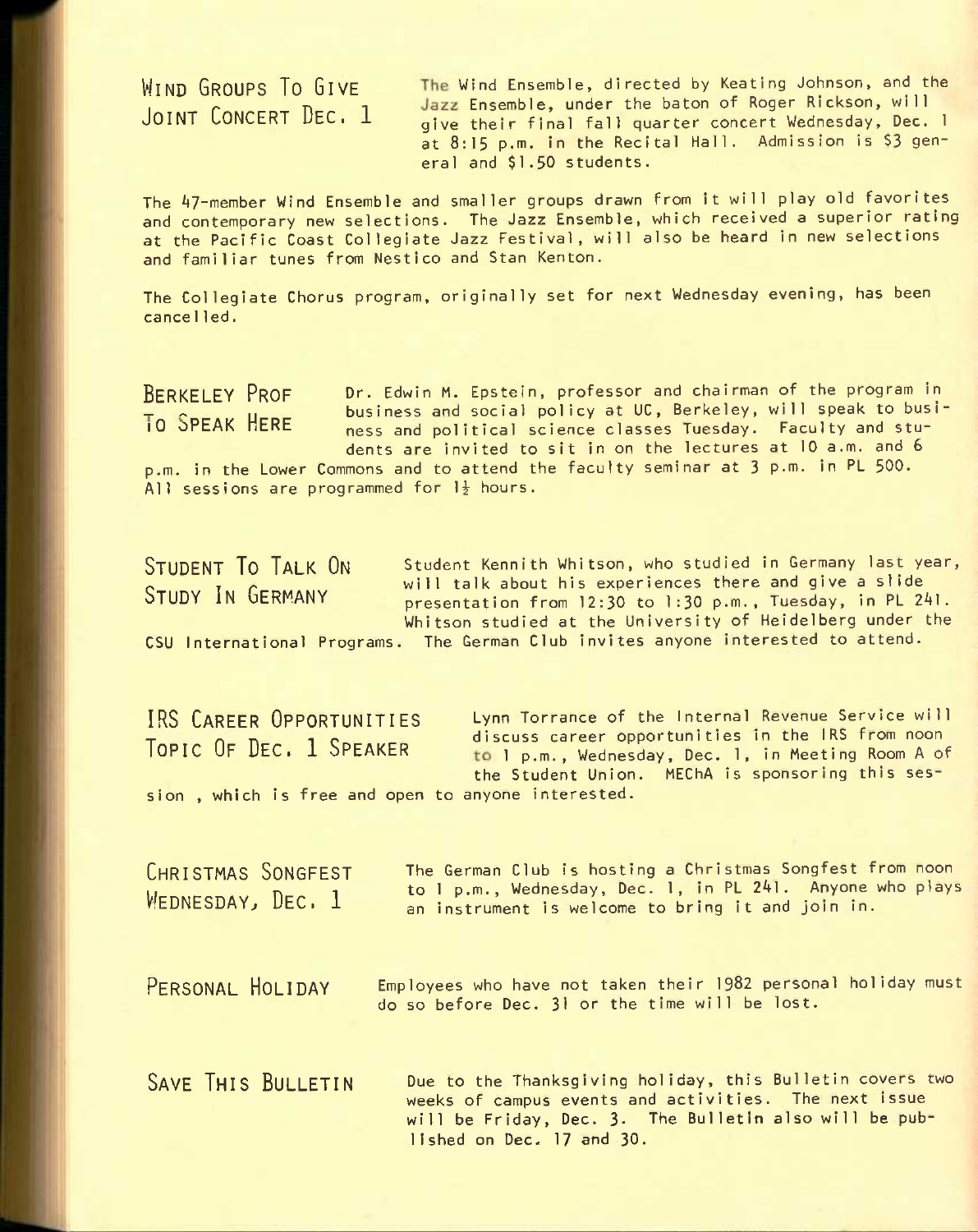BETTY FOGG RETIRES Betty Fogg, senior secretary in Academic Administration,  $A$  FTER 13 YEARS retires this month after 13 years with the college. Mrs. Fogg started here as a telephone operator in September 1969, then In 1970 was promoted to interim typist clerk

in Personnel, to be reclassed later that year as department secretary I in the department. She moved into the Academic Administration Office in 1972 as secretary B, until her promotion to senior secretary in 1973. The college community extends best wishes to her in her retirement.

### **PERSONNEL**

#### NEW TO THE COLLEGE

#### Permanent, full-time

Khali1 Daneshvar Assistant Systems Analyst Admissions Ext. 730A, SS 180

#### RECLASSIFICATION

Ken Reed Instructional Support Assistant to Equipment Maintenance Assistant Art Department Ext. 7466, VA 129

#### RETIREMENT

Betty Fogg Senior Secretary Academic Administration **Moule** 

## PROMOTION

Gai1 A. Acevedo Senior Secretary Academic Administration Ext. 7517, AD 189

## EMPLOYMENT OPPORTUNITIES

(Position contingent on funding availability.)

PUBLIC SAFETY Public Safety Officer--\$1740-\$2094/ mo.; full-time, permanent; available Immediately. Apply by 2 p.m., Dec. 3.

## PROFESSIONAL OPPORTUNITIES

(Further information is posted on the Faculty Senate bulletin board near AD I69.)

Louisiana State, Eunice--Instructor in physics, apply by Dec. 1; instructor in math/computer science, apply by April 1; instructor in fire science, apply by April 1.